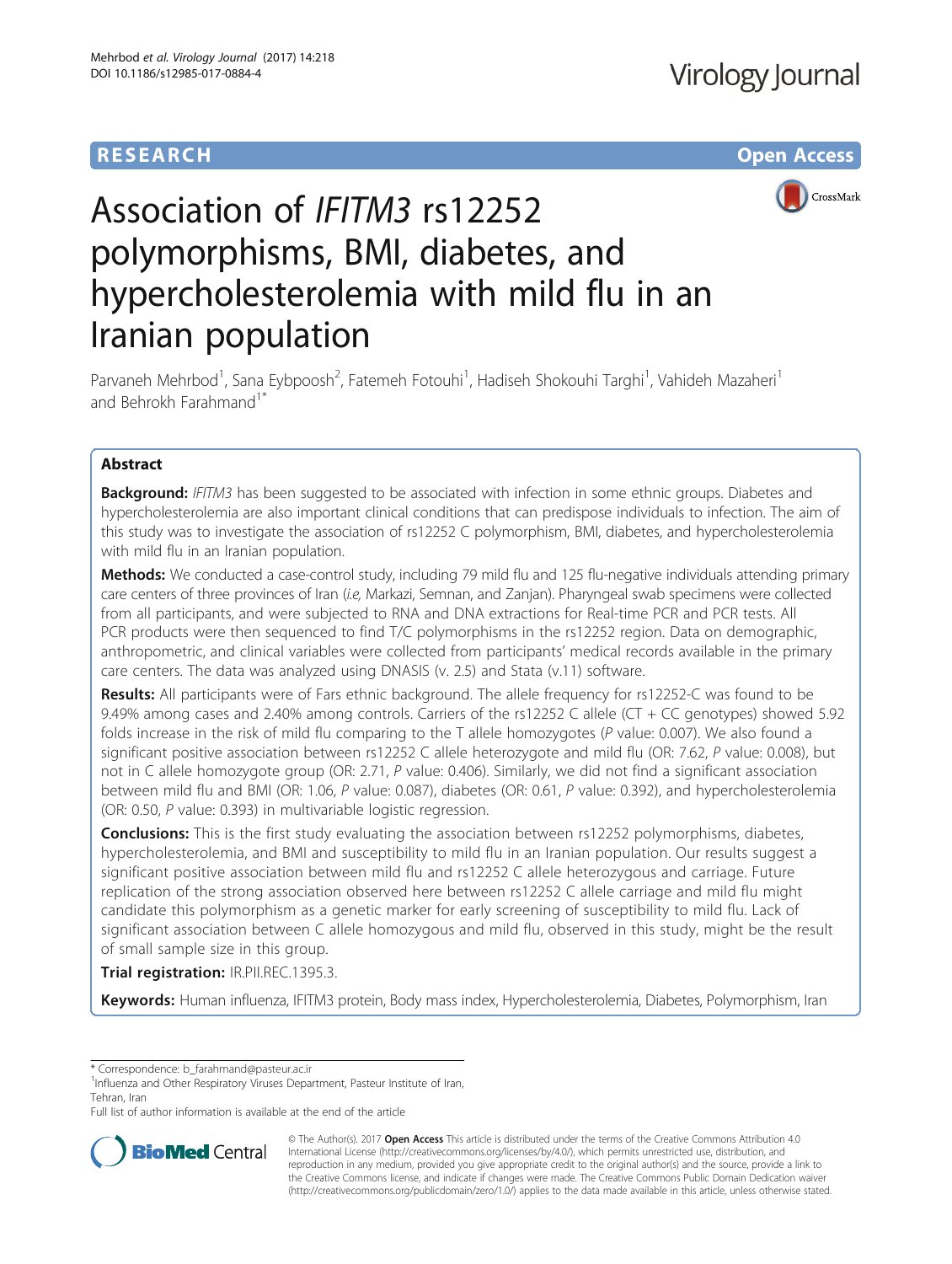# Background

Influenza is the result of both host and viral genetic components combination. The viral genetic determinants and host immunity have been widely considered, while the host genetic determinants remain elusive [\[13\]](#page-6-0). The study of the host genetic factors involved in susceptibility to influenza is a promising strategy that may identify potential therapeutic targets [[18](#page-7-0)]. As a result, systematic investigation of the association between host genetic factors and the occurrence of influenza is of pivotal importance. In 2009, the World Health Organization (WHO) identified as priority the studies which considered the role of host genetic factors on susceptibility to severe flu [[17](#page-7-0)].

During viral infection, viral proteins and viral nucleic acids are detected by pathogen recognition receptors (PRRs). These recognition patterns activate signaling transduction pathways that trigger production of type I interferon and other related cytokines [\[3,](#page-6-0) [25](#page-7-0)]. Type I interferon then elevates the expression of hundreds of genes, named interferon stimulated genes (ISGs), that weaken virus replication by a variety of mechanisms [[3](#page-6-0), [25\]](#page-7-0).

It has been suggested that the expression of interferoninducible transmembrane (IFITM) genes restrict the replication of several highly pathogenic human viruses, especially those that enter the cell via acidic endosome [[3, 10](#page-6-0), [26](#page-7-0)]. These viruses include severe acute respiratory syndrome (SARS), coronavirus, Marburg and Ebola viruses, influenza A viruses (IAVs), dengue virus, and HIV-1 [[2](#page-6-0), [3](#page-6-0), [5](#page-6-0), [14,](#page-6-0) [20\]](#page-7-0).

In humans, it has been predicted that rare SNP rs12252-C allele of IFITM3 produces an alternatively spliced transcript that encodes a truncated protein (Δ21 IFITM3) leading to reduced control of virus replication in vitro. However, expression at mRNA or protein level of the Δ21 IFITM3 variant has not been detected to date [[7, 9](#page-6-0)].

The value of IFITM3 in influenza virus infection was determined by Everitt et al. who showed that severity of influenza virus infection was greatly increased in IFITM3 knockout mice compared to the wild-type animals [\[9](#page-6-0)]. Everitt et al. and Zhang et al. demonstrated increased morbidity and mortality in rs12252-C homozygotes during the H1N1 influenza pandemic. Due to the high frequency of the rs12252-C allele in Asians, the effect of the homozygosity for this allele was proposed to translate to a population-attributable risk of 54.3% for severe flu in the Chinese population compared with 5.4% in Northern Europeans. Both studies were performed with small sample sizes of H1N1-infected patients, calling for further studies on large sample sizes. Two studies reported a strong association between IFITM3 SNP rs12252-C and worse clinical outcomes in patients infected with 2009 IAV pandemic. The studies, however, doubt the presence of such association, at least among Europeans, as several rs-12,252-C homozygous patients only developed a mild flu [[9,](#page-6-0) [31\]](#page-7-0).

It appears that IFITM3 inhibits an early event after endocytosis of virion particles, by blocking virus release into the cytosol [[1](#page-6-0), [10](#page-6-0), [28](#page-7-0)]. IFITM3 protein is considered to be the most active against IAV and resides in the late endosomes and lysosomes using several orthologous genetic approaches [\[3, 14](#page-6-0)]. Wang and colleagues showed that inflammatory immune responses linked to the C/C IFITM3 genotype during H7N9 infection play an important role in the pathogenesis of influenza. They found that patients with rs12252-C/C IFN-IFITM3 genotype had more rapid disease progression, and were less likely to survive [\[27\]](#page-7-0).

Although previous studies concluded that the rs12252- C variant leads to reduced control of virus replication in vitro, posterior studies did not find such effects. For example, Mills et al. found an association between rs12252 rare allele C/C homozygotes and susceptibility to mild flu but they could not confirm previous reports for the association between this polymorphism and susceptibility to severe H1N1 infection [[22](#page-7-0)]. The data obtained by López-Rodríguez et al. did not either suggest any role of rs12252-C in the development of severe IAV in their studied population. They suggested these groups might be at risk of severe influenza, hence individualized mea-sures in the case of IAV is required [\[19](#page-7-0)].

Giao et al. also showed that except H1N1 influenza (pdm09), the risk of hospitalization due to other respiratory infections was higher among rs12252 C allele carriers comparing to patients with TT genotype [\[11\]](#page-6-0).

It has been reported that local accumulation of cholesterol to the plasma membrane is important for clustering of viral structural proteins in lipid rafts to help assemble the virus particles [\[1](#page-6-0)]. Thus, the imbalance in cholesterol level may play a role in the susceptibility to influenza. The IFITM3 gene mutation may lead to an increase in impaired cholesterol levels [\[1](#page-6-0)]. As an instance, mutation rate of IFITM3 gene is shown to be high among Han Chinese population. Coronary artery disease and ischemic stroke are highly associated with BMI and serum cholesterol levels, and are the leading causes of morbidity and mortality in Han Chinese population [\[8](#page-6-0), [12,](#page-6-0) [23\]](#page-7-0). Therefore, we performed this study to identify the association between mild flu and IFITM3 rs12252-C polymorphism, BMI, diabetes and hypercholesterolemia.

# Methods

# Ethics statement

Written informed consent was obtained from all participants. All procedures performed in this study involving human participants were according to the principles Helsinki declaration. The research protocol was approved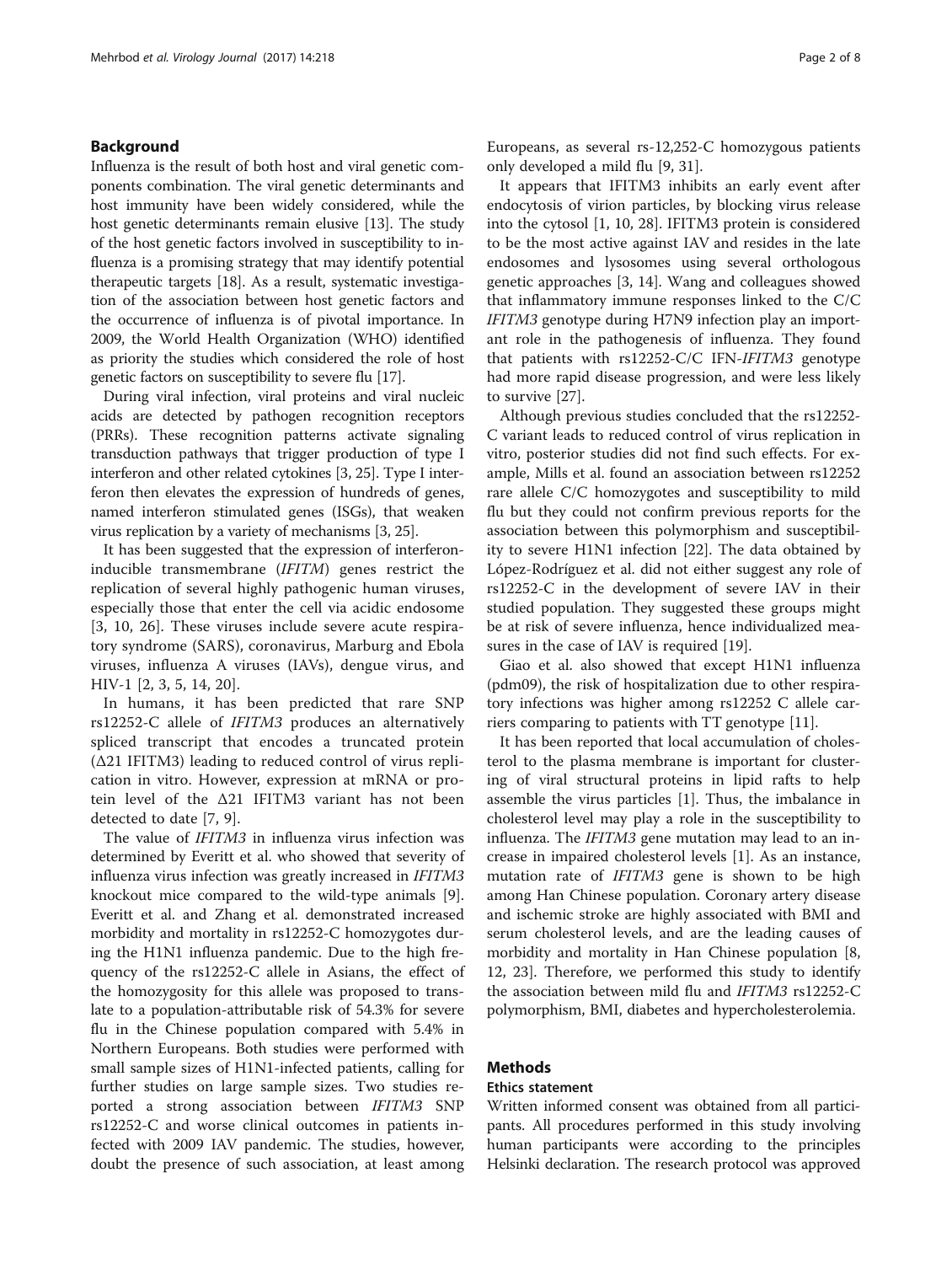by the Ethics Committee of Pasteur Institute of Iran (Ethics code: IR.PII.REC.1395.3).

# Participants

We performed a case–control study on the samples collected from March 2015 to December 2015 in three provinces of northern-central Iran, including Markazi, Semnan, and Zanjan. Cases would be included in this study if they had apparent symptoms of respiratory tract infection, and were confirmed as mild flu with PCR test. Controls were flu-negative individuals based on the PCR results, and would be included in the study if they had no history of influenza. Both cases and controls should be based and currently residing in Markazi, Semnan, or Zanjan provinces. Having respiratory comorbidities, consumption of immune suppressive drugs, and previous vaccination against influenza virus were our exclusion criteria.

# Sample collection

Demographic and anthropometric characteristics measured for each participant included participants' age (in years), province (Markazi, Semnan, and Zanjan provinces), Body Mass Index (BMI, kg/m<sup>2</sup>), diabetes (Yes/No), hypercholesterolemia (Yes/No), and genotype in the IFITM3 rs12252 locus. The BMI of each participant was calculated using the formula:  $BMI =$  [weight (kg)] / [height (m)]<sup>2</sup>. The diabetes and hypercholesterolemia positive and negative cases were confirmed based on the patients' history reports. To test for influenza, pharyngeal specimen from each individual was obtained with a Dacron swab. Specimens were collected on dry ice in transport media containing Pen/Strep and Amphotericin B, and then were transferred to Pasteur Institute of Iran for determination of IAV. All samples were stored at 4 °C for 24 h. Following vortex, swabs were discarded and the supernatants were aliquoted in sterile labeled micro-tubes and stored at −80 °C for further testing.

# Detecting IAV in swab samples Viral RNA extraction

For each sample, viral RNA was extracted from 200 μl fluid specimen using High Pure Viral RNA Kit, according to the manufacturer's instructions (Roche, Switzerland). The extracted RNA was isolated and resuspended in 50 μl Elution Buffer and stored at −80 °C for Real-time PCR assay.

# Primers and probes design

In quantitative real-time PCR (qRT-PCR), primers and probes were designed and synthesized by SinaClon Co. (Iran) based on the latest WHO guideline. Table 1 describes the primers used for amplification of viral genes and RNaseP as housekeeping control.

Table 1 Real-time PCR Primers and probes specifications

| Primers/<br>Probes             | Sequence $(5' > 3')$                         | Working<br>Concentration |
|--------------------------------|----------------------------------------------|--------------------------|
| InfA<br>Forward                | GAC CRA TCC TGT CAC CTC TGA C                | 40 µM                    |
| InfA<br>Reverse                | GCA TTY TGG ACA AAK CGT CTA                  | 40 µM                    |
| InfA<br>Probe <sup>a</sup>     | TGC AGT CCT CGC TCA CTG GGC ACG              | $10 \mu M$               |
| SW InfA<br>Forward             | GCA CGG TCA GCA CTT ATY CTR AG               | 40 µM                    |
| SW InfA<br>Reverse             | GTG RGC TGG GTT TTC ATT TGG TC               | 40 µM                    |
| SW InfA<br>Probe <sup>b</sup>  | CYA CTG CAA GCC CA"T" ACA CAC AAG<br>CAG GCA | $10 \mu M$               |
| Flu B<br>Primer <sup>a</sup> M | GAGACACAATTGCCTACCTGCTT                      | $10 \text{ pm}$          |
| Flu B<br>Primer <sup>b</sup> M | <b>TTCTTTCCCACCGAACCAAC</b>                  | $10 \text{ pm}$          |
|                                | B Probe M AGAAGATGGAGAAGGCAAAGCAGAACTAGC     | 5 pm                     |
| Rnase P<br>Forward             | AGATTTGGACCTGCGAGCG                          | 40 µM                    |
| Rnase P<br>Reverse             | GAGCGGCTGTCTCCACAAGT                         | 40 µM                    |
| Rnase P<br>Probe <sup>a</sup>  | <b>TTCTGACCTGAAGGCTCTGCGCG</b>               | $10 \mu M$               |

<sup>a</sup>TaqMan probes are labeled at 5'- end with the reporter molecule 6carboxyfluorescein (FAM) and with the quencher Blackhole Quencher 1 (BHQ1) at the 3′- end <sup>b</sup>

bTaqMan probes are labeled at 5'- end with the reporter molecule 6carboxyfluorescein (FAM) and quenched internally at a modified "T" residue with BHQ1 with a modified 3′- end to prevent probe extension by Taq polymerase

# One-step quantitative real-time PCR

Real-time PCR reactions were performed in total volume of 20 μl, using Rotor-Gene Q (QIAGEN). The reaction mixture consisted of 2X Master Mix, SuperScript $^{III}$  RT/ Platinum Taq Mix, specific primers and fluorescent probes. The thermal cycling program was followed based on WHO guideline. Briefly, reverse transcription was carried out at 50 °C for 30 min, followed by 95° for 2 min Taq inhibitor activation, and amplification at 95 ° C for 15 s followed by 55 °C for 30 s.

# Genotyping of human IFITM3 rs12252 Human DNA extraction

For each sample, genomic DNA was extracted from 100 μl fluid specimen using DNP™ High yield DNA Purification Kit, according to the manufacturer's instructions (Cinnagen, Iran). Briefly, 400 μl of Lysis Solution was added to each sample. Following vortex and addition of precipitation solution, a second round vortex was performed. The samples were then centrifuged. Wash buffer was used for two times to wash the precipitation. Finally, solvent buffer was added and the tubes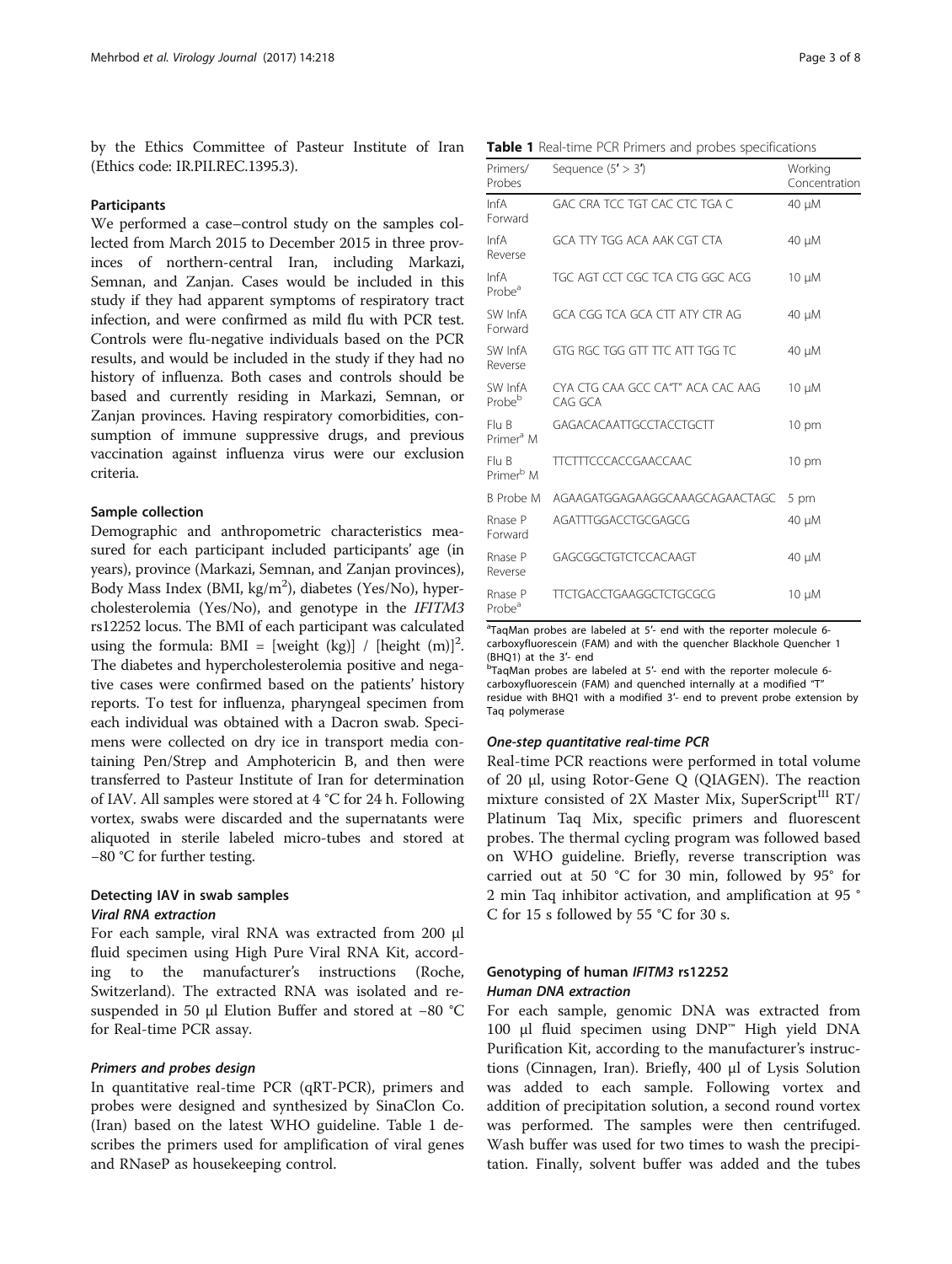were warmed at 65 °C for 5 min. The supernatant, which was the purified DNA, was stored at −20 °C for PCR assay.

# Primers design

Primers for PCR were designed and synthesized by SinaClon Co. (Iran) based on previous published articles [[31\]](#page-7-0). The primers used for the amplification of human IFITM3 rs12252 were as follow: IFITM3-F 5′-GG AAACTGTTGAGAAACCGAA-3′ and IFITM3-R 5′- CATACGCACCTTCACGGAGT-3′ to produce 351 bp PCR product. The18 S rRNA was amplified as internal housekeeping using theses primers sequences: 18 S-F 5′-GGCCCTGTAATTGGAATGAGTC-3′ and 18 S-R5′- CCAAGATCCAACTACGAGCTT-3′ to produce 145 bp PCR product.

# Conventional PCR

PCR reaction was performed in total volume of 25 μl, using Thermocycler (Germany). The reaction mixture consisted of Taq DNA Polymerase 2× Master Mix RED with 1.5 mM  $MgCl<sub>2</sub>$  (Amplicon, Denmark), specific primers and DNase-free water. Amplification was carried out at 95 °C for 30 s in order to pre-denature the template DNA, followed by 40 cycles of denaturation at 95 °C for 30 s, annealing at 60 °C for 1 min and extension at 72 °C for 1 min. The final extension was completed at 72 °C for 5 min. The PCR products were purified using PCR purification kit (Millipore), and subjected to sequencing (First Base Co, Malaysia) using the BigDye® Terminator v3.1 cycle sequencing kit chemistry. Then they were loaded into DNA Analyzer (GATC Biotech). Both sense and antisense strands of PCR products were directly sequenced using the same primers as the PCR amplification. SNPs were detected by direct sequence analysis using DNAsis MAX.3 software. The reference sequence for the IFITM3 gene was based on the sequence of human chromosome 11, clone GRCh38.p2.

# Genetic and statistical analysis

Hardy-Weinberg equilibrium (HWE) was tested in cases and controls using the web tool developed by Rodriguez, and colleagues [[24\]](#page-7-0). Using this tool, allele frequency and genotype distribution were calculated for cases and controls, as well. Statistical analyses were performed using Stata software (version 11). Continuous and categorical data were described in the usual fashion; means ± SDs were used to describe continuous variables, and numbers (percentages) were used to describe categorical variables. Association between categorical variables, including study group (mild flu vs. flu-negatives), rs12252 genotype (CC, CT, TT, and C carriers), rs12252 allele (C and T), province (Markazi, Semnan, and Zanjan), diabetes (positive vs. negative), and hypercholesterolemia (positive vs. negative), was assessed using Pearson's chi-squared test. For each cell with zero counts in contingency tables, Yates's correction was used. Also, where more than 20% of cells had counts less than 5, the alternative Fisher's exact test was used instead of Pearson's chi-squared test. Univariable logistic regression was used to test the association of each independent variable with mild flu. Variables with a  $P$  value smaller than 0.2 in the univariable model were included into the multivariable logistic regression. Also, a backward method using likelihood ratio tests (LRT) was used to make the model as simple as possible. As we sampled cases and controls from three distinct provinces of Iran, we retained the variable "province" in the final model. This was to ensure that residual population admixture, due to differences in participants' area of residence, does not confound the association between rs12252 genotypes and mild flu. All statistical tests were two-tailed with a type I error of 0.05. Observed powers of the estimated crude and adjusted odds ratios (OR) were also calculated to assess the robustness of our results (Additional file [1\)](#page-6-0).

# Results

# **Participants**

A total of 79 mild flu cases and 125 controls were included in this study. Participants' mean age in the case and control groups was 46.46 (SD: 22.90) and 50.62 (SD: 25.30) years, respectively ( $P$  value t-test: 0.275). All participants were of Fars ethnicity, which is the dominant ethnicity in Iran. The distribution pattern of flupositive and flu-negative individuals was similar across three provinces, with Semnan having the highest number of both cases (45.57%) and controls (72.80%), and Zanjan having the lowest number of cases (12.66%) and controls (7.20%). The difference in the number of cases and controls was significant between Semnan and Zanjan (OR<sub>Seman vs. Zanjan</sub>: 0.36, P value: 0.039), but not between Semanan and Markazi or between Zanjan and Markazi provinces. Details of participants' characteristics are shown in Table [2](#page-4-0).

# Anthropometric and clinical characteristics of study participants

The mean BMI value was slightly higher among mild flu patients rather than in controls  $(P$  value: 0.034). Prevalence of hypercholesterolemia and diabetes was also significantly higher in controls rather than in mild flu patients (P values: 0.042 and 0.005, respectively; Table [2](#page-4-0)).

# Genotyping and genetic analysis

The TT genotype was the most prevalent genotype both among cases (84.81%) and controls (96.00%). Similarly, the CC genotype was the least prevalent genotype in both groups (cases: 3.80%, controls: 0.80%, Table [2](#page-4-0)). In both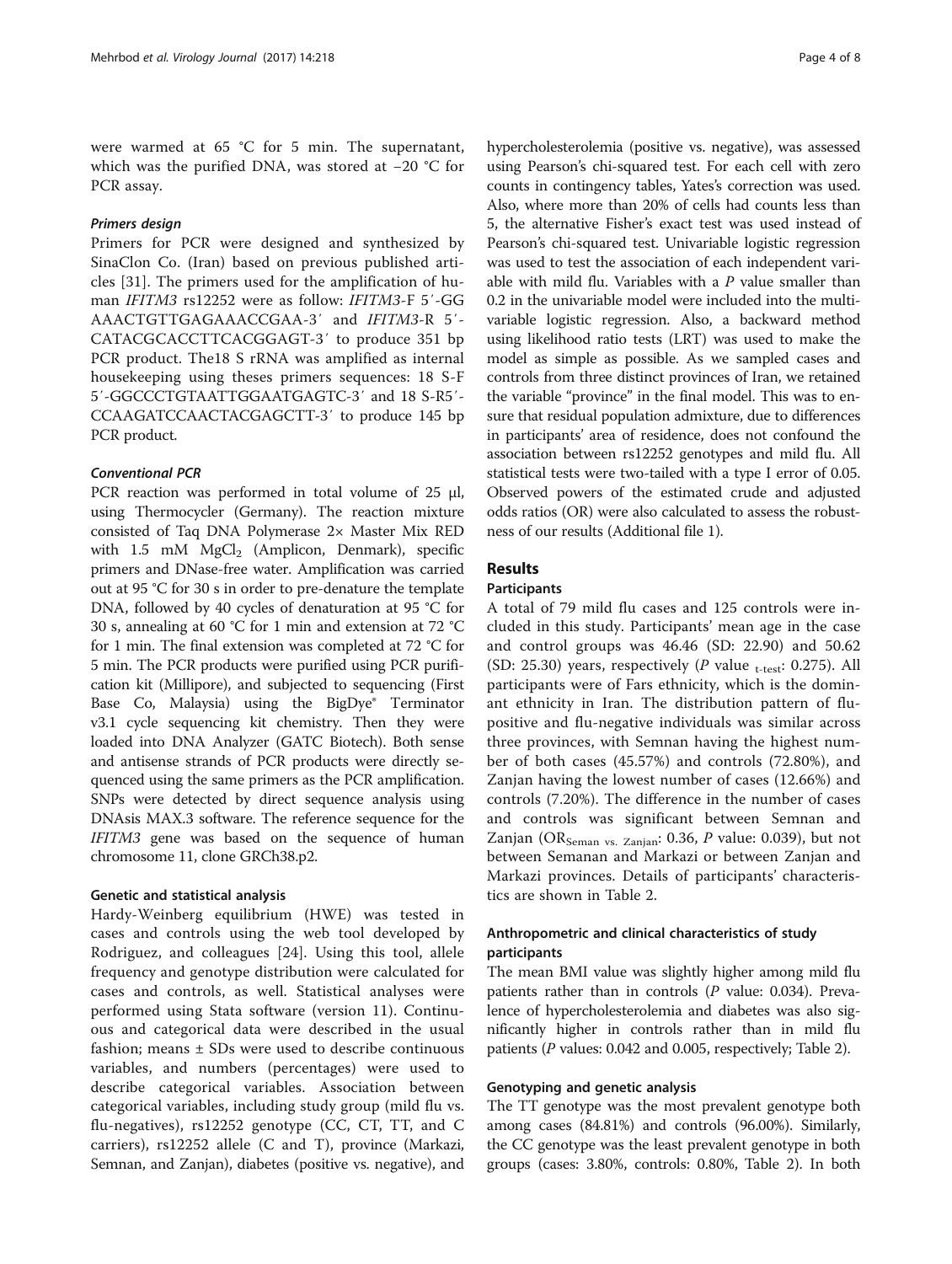| Iranian sample with Fars ethnic background |                   |                   |           |                    |           |
|--------------------------------------------|-------------------|-------------------|-----------|--------------------|-----------|
| Variables                                  | Case              | Control           | <b>OR</b> | 95% CI             | $P$ value |
|                                            | $n = 79$          | $n = 125$         |           |                    |           |
| Age (mean $\pm$ SD)                        | $46.46 \pm 22.90$ | $50.62 \pm 25.30$ | 0.99      | 0.98, 1.00         | 0.275     |
| $BMI_{(mean \pm SD)}$                      | $26.51 \pm 8.67$  | $23.76 \pm 4.67$  | 1.06      | 1.01, 1.13         | 0.034     |
| Province $n(96)$                           |                   |                   |           |                    |           |
| Semnan                                     | 36 (45.57)        | 91 (72.80)        | 0.36      | 0.13, 0.95         | 0.039     |
| Markazi                                    | 33 (41.77)        | 25 (20.00)        | 1.19      | 0.42, 3.36         | 0.745     |
| Zanjan                                     | 10(12.66)         | 9(7.20)           | 1         |                    |           |
| Hypercholesterolemia n (%)                 |                   |                   |           |                    |           |
| Positive                                   | 3(3.80)           | 16 (12.80)        | 0.27      | 0.08, 0.96         | 0.042     |
| Negative                                   | 76 (96.20)        | 109 (87.20)       | 1         |                    |           |
| Diabetes $n(96)$                           |                   |                   |           |                    |           |
| Positive                                   | 12 (15.19)        | 42 (33.60)        | 0.35      | 0.17, 0.73         | 0.005     |
| Negative                                   | 67 (84.81)        | 83 (66.40)        | 1         |                    |           |
| Genotype n (%)                             |                   |                   |           |                    |           |
| CC                                         | 3(3.80)           | 1(0.80)           | 5.37      | 0.55, 52.68        | 0.149     |
| <b>TC</b>                                  | 9(11.39)          | 4(3.20)           | 4.03      | 1.20, 13.58        | 0.025     |
| $CC + CT$                                  | 12 (15.19)        | 5(4.00)           | 4.29      | 1.45, 12.72        | 0.008     |
| $\top$                                     | 67 (84.81)        | 120 (96.00)       | 1         |                    |           |
| Allele <sub>n (%)</sub>                    |                   |                   |           |                    |           |
| C allele                                   | 15 (9.49)         | 6(2.40)           | 4.26      | 1.51, 13.67 0.0016 |           |
| T allele                                   | 143 (90.51)       | 244 (97.60)       | 1         |                    |           |

<span id="page-4-0"></span>

| Table 2 Participants' characteristics and univariable logistic |
|----------------------------------------------------------------|
| regression of the association between mild flu and rs12252     |
| polymorphisms, BMI, diabetes, and hypercholesterolemia in an   |
| Iranian sample with Fars ethnic background                     |

groups, the alleles were in HWE ( $P$  value  $> 0.05$ , Table 3). The distribution of TT, TC, CC genotypes as well as C carriers was not significantly different across three provinces, either in total, or separately among cases and controls (Table 3).

# Association of rs12252 polymorphisms, BMI, diabetes, and hypercholesterolemia with mild flu

Results of the univariable logistic regression showed that having TC genotype rather than TT, significantly increased the risk of mild flu (OR: 4.03, P value: 0.025). The same effect, but with greater magnitude, was also observed for the CC genotype rather than the TT genotype, however, this effect was not statistically significant (OR: 5.37, P value: 0.149; Table 2). In the final model, the effect of both TC and CC genotypes on the risk of mild flu showed an increase, but again this effect was only significant in the TC group. Furthermore, carriers of the rs12252 C allele (CT + CC genotypes) showed 5.92 folds increase in the risk of mild flu comparing to the T allele homozygotes  $(P$  value: 0.007). In the final model, the effect of BMI, diabetes, and hypercholesterolemia were no longer statistically significant (Table 4).

| Page 5 of |  |
|-----------|--|
|-----------|--|

|          |                | Genotype |              |                         |                         | <b>HWE</b> |           |
|----------|----------------|----------|--------------|-------------------------|-------------------------|------------|-----------|
|          | CC             | TC       | $\mathbb{T}$ | $P$ value <sup>a*</sup> | $P$ value <sup>b*</sup> | $X^2$      | $P$ value |
| Total    |                |          |              | 0.120                   | 0.926                   |            |           |
| Province |                |          |              |                         |                         |            |           |
| Zanjan   | 0              | 1        | 18           |                         |                         |            |           |
| Semnan   | 1              | 11       | 115          |                         |                         |            |           |
| Markazi  | 3              | 1        | 54           |                         |                         |            |           |
| Cases    |                |          |              |                         |                         | 0.63       | > 0.05    |
| Province |                |          |              | 0.073                   | 0.099                   |            |           |
| Zanjan   | 0              | $\Omega$ | 10           |                         |                         |            |           |
| Semnan   | 1              | 8        | 27           |                         |                         |            |           |
| Markazi  | $\overline{2}$ | 1        | 30           |                         |                         |            |           |
| Controls |                |          |              |                         |                         | 0.03       | > 0.05    |
| Province |                |          |              | 0.185                   | 0.361                   |            |           |
| Zanjan   | 0              | 1        | 8            |                         |                         |            |           |
| Semnan   | 0              | 3        | 88           |                         |                         |            |           |
| Markazi  | 1              | 0        | 24           |                         |                         |            |           |

Table 3 IFITM3 rs12252 genotype frequencies among mild flu cases and flu-negative controls, based on participants' province of residence

HWE Hardy Weinberg Equilibrium \*Fisher's exact test

<sup>a</sup> Association analyses are performed based on codominant genetic model (CC, TC, and TT)

**bAssociation analyses are performed based on dominant genetic model**  $(CT + CC vs. TT)$ 

Details of multivariable regression process are presented in Additional file [2.](#page-6-0)

# **Discussion**

Advances in the genomic area have enlightened the role of genetic factors in susceptibility to various infectious diseases. In this regard, IFITM3 protein encoded by IFITM gene, have shown to be associated with susceptibility to several viral infections, such as West Nile virus, dengue virus, rhinovirus, corona virus, HIV, respiratory syncytial virus, and influenza A virus [[3,](#page-6-0) [15, 20, 28\]](#page-7-0). In case of influenza infection, however, it is not clear whether the reported association relates to the infection severity.

Table 4 Multivariable logistic regression of the association between IFITM3 rs12252 polymorphisms and mild flu in an Iranian sample with Fars ethnic background

| Genotype               | ∩Rª  | 95% CI      | $P$ value |
|------------------------|------|-------------|-----------|
| CC                     | 2.71 | 0.26, 28.57 | 0.406     |
| $\left( \quad \right)$ | 7.62 | 1.69, 34.39 | 0.008     |
| $CC + CT$              | 5.92 | 1.59, 22.09 | 0.007     |
|                        |      |             |           |
|                        |      |             |           |

<sup>a</sup>ORs are adjusted for BMI and province of residence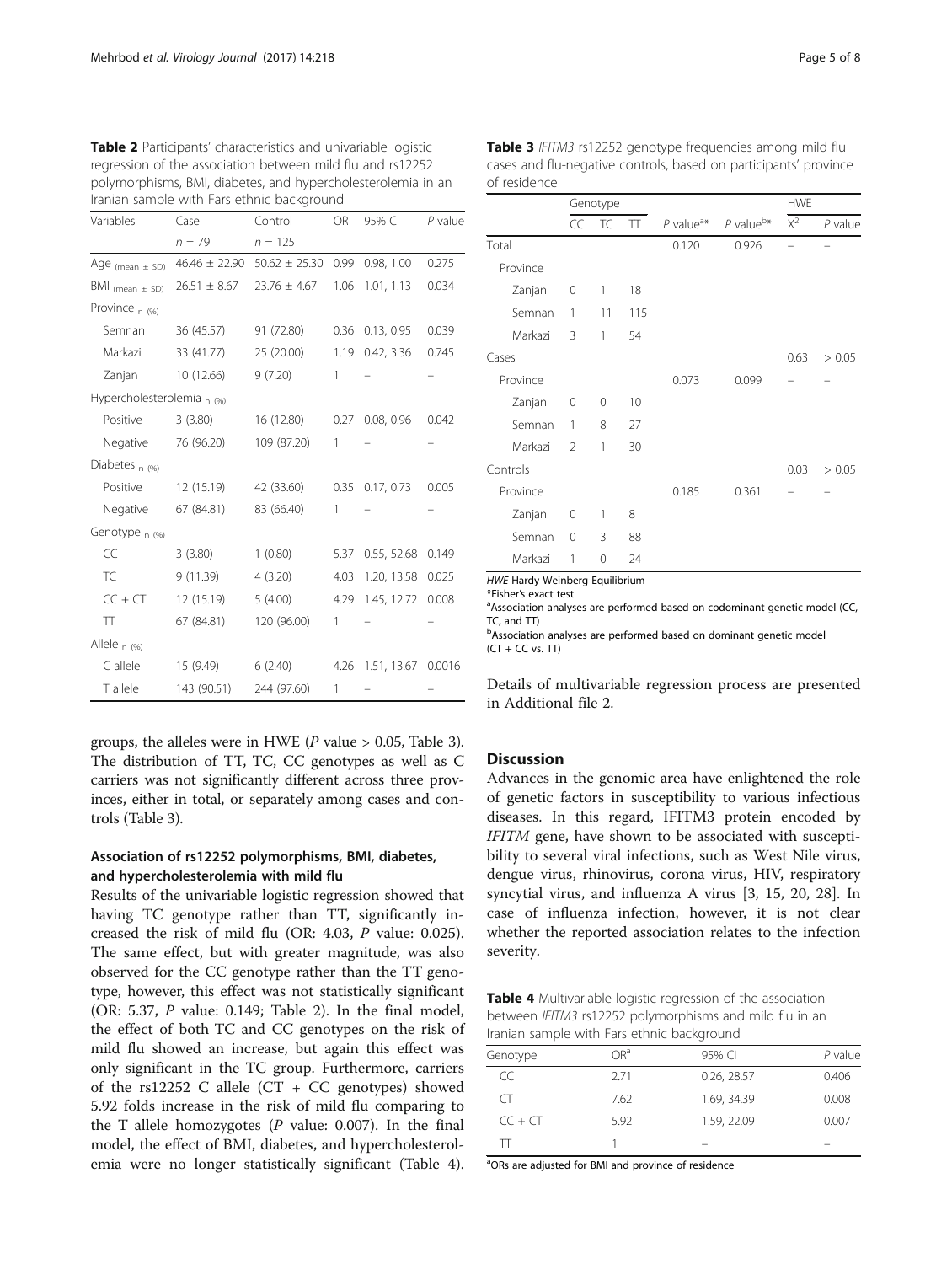In this study, we investigated the association between mild flu and IFITM3 rs12252 variant, BMI, diabetes, and hypercholesterolemia in an Iranian population. Our results suggest a significant positive association between mild flu and rs12252 C allele heterozygous (CT) and carriage (CT + CC), but not between mild flu and C allele homozygous (CC), BMI, diabetes, and hypercholesterolemia.

IFITM/ IFITM3 proteins are membrane-associated proteins, and directly interfere with the virus entry into the host's cells [[20\]](#page-7-0). Since virus entry often proceeds through endocytosis, it is possible that IFITM proteins are involved in endocytosis, by detecting and eliminating viral invaders before establishment of infection [[3,](#page-6-0) [21](#page-7-0)]. Therefore, mutation in the gene coding for these proteins can lead to susceptibility to various infections. Yount, et al. (2010) introduced IFITM3 in mouse dendritic cells. They mentioned S-palmitoylation of IFITM3 on proximal cysteines controls its clustering in membrane compartments and its antiviral activity against influenza virus. [[30\]](#page-7-0). Bailey and colleagues also found that IAV lung titers were higher in Ifitm3 knockout mice versus wild-type animals [[2\]](#page-6-0).

The association of *IFITM* gene polymorphisms with mild and sever influenza has been investigated in different ethnicities. For example, Zhang, et al. pointed to the significant role of IFITM3 genetic variants on the epidemiology of influenza among Chinese individuals [\[31](#page-7-0)]. Yang, et al. found a significant association between IFITM3-SNP rs12252 and susceptibility to severe, but not mild flu, among Asian and Caucasian ethnicities [[29\]](#page-7-0). Conversely, Mills, et al. found evidence of an association between rs12252 C allele homozygotes and susceptibility to mild flu in patients with Caucasian ancestry, attending primary care, but could not confirm the association between this SNP and susceptibility to severe flu [\[22](#page-7-0)]. Studies conducted by López-Rodríguez and Giao, et al. did not find evidence for the association between rs12252 C allele homozygotes and susceptibility to sever flu [[11](#page-6-0), [19](#page-7-0), [22](#page-7-0)].

Based on the conclusion from the review paper of Ciancanelli et al. which mentioned IFITM3 SNP could not be a major causal factor, but perhaps a modifier, of the outcome of influenza infection [[6\]](#page-6-0), we also concluded there is only convincing experimental evidence for the role of wild-type IFITM3 but further work is required to define the role of IFITM3 SNPs as modifiers for severe influenza. The inconsistent results reported by studies investigated the association between IFITM3 SNP rs12252 and influenza, made Yang, et al. to conduct a systematic review. Their meta-analysis included 445 patients with influenza and 4180 controls from four studies, including different ethnic and severity subgroups. Their results showed that patients with the rs12252-C/C genotype were more likely to increase the susceptibility to severe but not in mild flu, in both UK Caucasians and Han Chinese [[29\]](#page-7-0).

Our results also showed that rs12252-C carriers have an increased risk of mild flu rather than patients with TT genotype. This may be explained as due to the differences in participants' ethnic background, since we studied Iranian ethnicities while Yang, et al. focused on UK Caucasians and Han Chinese ethnicities. Although, the rs12252-C allele in the Iranian population was rare, the overall effect of this allele on the risk of influenza was found to be considerably high. As our sample size was small, the power for some of our estimates was not desirable. In case such findings being replicated by future studies, the knowledge can be used in effective management of the epidemics. For example, understanding the biological pathways leading to mild and severe flu may lead to improvement of therapeutic options, and can alter existing vaccination practices. Findings of largescale studies on genetic susceptibility to influenza would also guide population-based prevention efforts. For example, by considering the genetic susceptibility of different sub-populations to influenza virus in a country, human and medical resources would be allocated to high risk areas in case epidemics/pandemics occur.

The IFITM3 allele frequency varies significantly among different ethnicities. For example, the frequency of rs12252 C allele homozygotes in Han Chinese, Japanese, Northern Europeans, and Englanders has been shown to vary greatly, from 0% among Japanese to 44% among Chinese populations (25, 44, 0 and 2%, respectively) [[16\]](#page-7-0). Little is known about the frequency of this genotype in Iran. In our study, the C allele frequency observed among flu-negative individuals was 2.40%, resembling the allele frequency among Englanders. Studies with larger sample sizes would provide a better understanding about the frequency of susceptibility alleles in Iran.

In this study, we recruited our samples from three provinces of Northern-Central Iran, including Markazi, Semnan, and Zanjan provinces. Although all participants were of Iranian ethnicity, participants of each province might be different regarding their genetic and social history, leading to residual confounding due to population stratification. Population stratification is related to situations when cases and controls are of different ethnic backgrounds with different genetic compositions, and has been noted as the most important type of the bias in genetic association studies. To control for the effect of residual population admixture on our results, we adjusted genetic association between IFITM3-SNP rs12252 and susceptibility to mild flu for participants' residence area. Growing empirical and theoretical evidence suggests that statistical adjustment for confounding effect of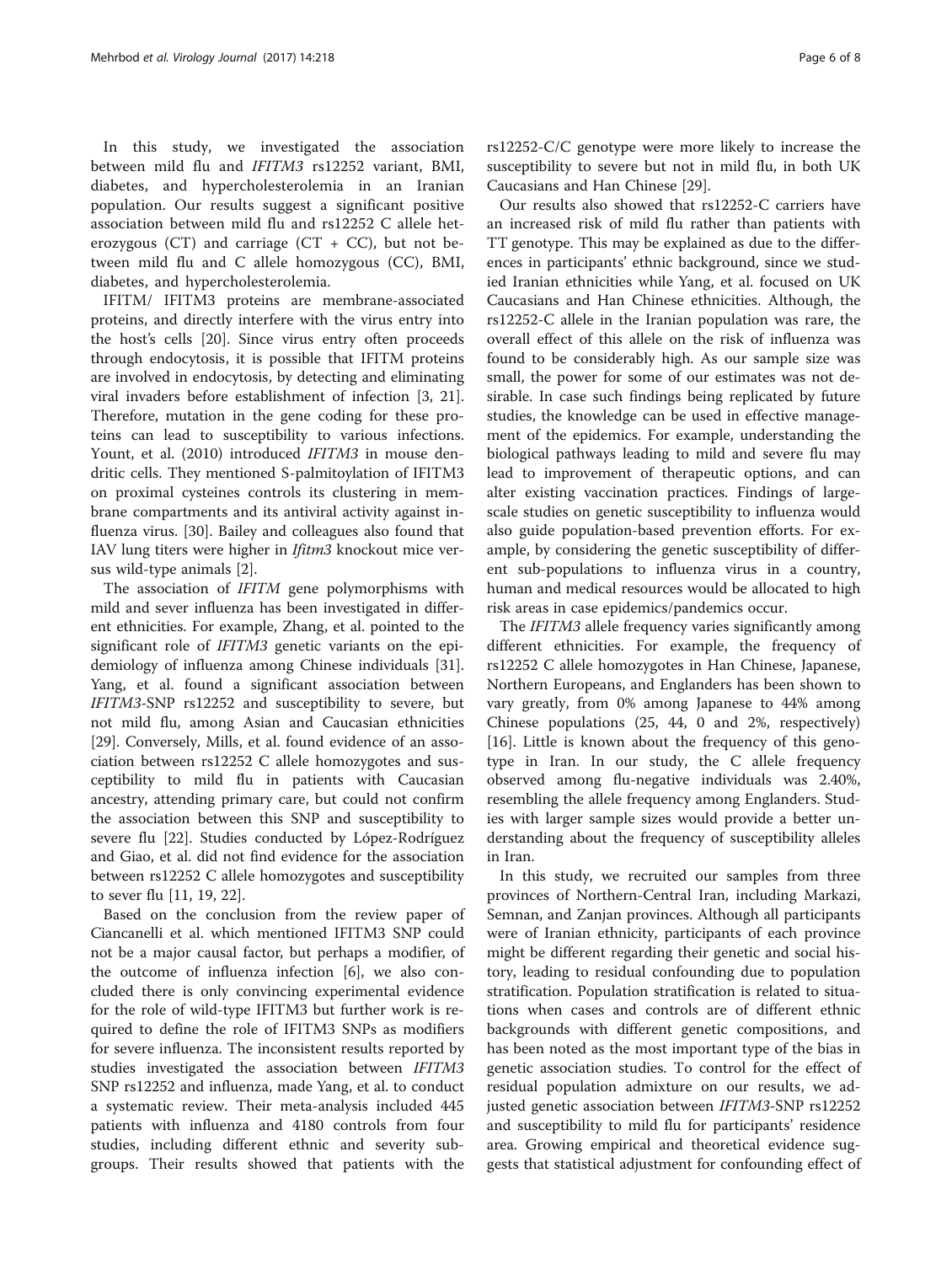<span id="page-6-0"></span>ethnicity provides estimates of genetic associations which are robust to bias from population stratification [4].

In our study, we did not observe a significant association between rs12252 C allele homozygote, BMI, diabetes, and hypercholesterolemia and mild flu. This might be due to relatively small sample size in our study, which led to moderate power of some parameter estimates. To verify these findings, further studies on the Iranian ethnicity with larger sample sizes are recommended.

# Conclusions

To the best of our knowledge, this is the first study evaluating the association between IFITM3 rs12252 polymorphism, diabetes, hypercholesterolemia and BMI with susceptibility to mild flu in an Iranian sample. Our results suggest a significant positive association between mild flu and rs12252 C allele heterozygous and carriage. However, we did not observe an association between mild flu and rs12252 C allele homozygous, BMI, diabetes, and hypercholesterolemia. Further studies are recommended to verify these findings in a larger sample of Iranian individuals. Future replication of the strong association observed here between rs12252 C allele carriage and mild flu would be beneficial in candidating this polymorphism as a genetic marker for early screening of susceptibility to mild flu.

# Additional files

[Additional file 1:](dx.doi.org/10.1186/s12985-017-0884-4) Multivariable logistic regression of the association between IFITM3 rs12252 polymorphisms and mild flu in an Iranian sample with Fars ethnic background: Intermediate results. (DOCX 16 kb)

[Additional file 2:](dx.doi.org/10.1186/s12985-017-0884-4) Univariable and multivariable logistic regression of the association between mild flu and IFITM3 rs12252 polymorphisms, BMI, diabetes, and hypercholesterolemia in an Iranian sample with Fars ethnic background: observed powers. (DOCX 20 kb)

#### Abbreviations

IAV: Influenza A virus; IFITM: Interferon-inducible transmembrane; ISGs: Interferon stimulated genes; PRRs: Pathogen recognition receptors; qRT-PCR: Quantitative real-time PCR; SARS: Severe acute respiratory syndrome; WHO: World Health Organization

### Acknowledgements

The authors would like to thank Dr. Amin Doosti Irani for his valuable consultation in statistical analysis.

#### Funding

This study was funded by National Elites Foundation, Iran (grant number 831).

# Availability of data and materials

All data in case of need are available.

# Authors' contributions

Conceived and designed the experiments: BF and PM; performed the experiments: PM, HSh, and VM; Analyzed the data: SE, PM, and VM; Contributed reagents/materials/analysis tools: FF and BF; Wrote the paper: PM and SE; Comprehensive reading the manuscript: all authors. All authors read and approved the final manuscript.

#### Ethics approval

Clinical investigation was conducted according to the principles expressed in the Declaration of Pasteur Institute of IRAN. This research was reviewed and approved by the Ethics Committee of Pasteur Institute of IRAN (Protocol Number IR.PII.REC.1395.3).

#### Consent for publication

Written informed consent was obtained from the patients or the guardians of the patients participated in this research.

### Competing interests

Authors (Parvaneh Mehrbod, Sana Eybpoosh, Fatemeh Fotouhi, Hadis Shokouhi, Vahideh Mazaheri, Behrokh Farahmand) declare that they have no conflicts of interest.

# Publisher's Note

Springer Nature remains neutral with regard to jurisdictional claims in published maps and institutional affiliations.

# Author details

<sup>1</sup>Influenza and Other Respiratory Viruses Department, Pasteur Institute of Iran, Tehran, Iran. <sup>2</sup>Department of Epidemiology and Biostatistics, Research Centre for Emerging and Reemerging Infectious Diseases, Pasteur Institute of Iran, Tehran, Iran.

# Received: 26 January 2017 Accepted: 31 October 2017 Published online: 09 November 2017

#### References

- 1. Amini-Bavil-Olyaee S, Choi YJ, Lee JH, Shi M, Huang IC, Farzan M, Jung JU. The antiviral effector IFITM3 disrupts intracellular cholesterol homeostasis to block viral entry. Cell Host Microbe. 2013;13:452–64.
- 2. Bailey CC, Huang IC, Kam C, Farzan M. IFITM3 limits the severity of acute influenza in mice. PLoS Pathog. 2012;8:e1002909.
- 3. Brass AL, Huang IC, Benita Y, John SP, Krishnan MN, Feeley EM, Ryan B, Weyer JL, van der Weyden L, Fikrig E, et al. IFITM proteins mediate the innate immune response to influenza a H1N1 virus, West Nile virus and dengue virus. Cell. 2009;139:1243–54.
- 4. Cardon LR, Palmer LJ. Population stratification and spurious allelic association. Lancet. 2003;361:598–604.
- 5. Chutiwitoonchai N, Hiyoshi M, Hiyoshi-Yoshidomi Y, Hashimoto M, Tokunaga K, Suzu S. Characteristics of IFITM, the newly identified IFNinducible anti-HIV-1 family proteins. Microbes Infect. 2013;15:280–90.
- 6. Ciancanelli MJ, Abel L, Zhang SY, Casanova JL. Host genetics of severe influenza: from mouse Mx1 to human IRF7. Curr Opin Immunol. 2016;38:109–20.
- 7. Compton AA, Roy N, Porrot F, Billet A, Casartelli N, Yount JS, Liang C, Schwartz O. Natural mutations in IFITM3 modulate post-translational regulation and toggle antiviral specificity. EMBO Rep. 2016;17:1657–71.
- 8. Cui Q, Ju X, Yang T, Zhang M, Tang W, Chen Q, Hu Y, Haas JV, Troutt JS, Pickard RT, et al. Serum PCSK9 is associated with multiple metabolic factors in a large Han Chinese population. Atherosclerosis. 2010;213:632–6.
- Everitt AR, Clare S, Pertel T, John SP, Wash RS, Smith SE, Chin CR, Feeley EM, Sims JS, Adams DJ, et al. IFITM3 restricts the morbidity and mortality associated with influenza. Nature. 2012;484:519–23.
- 10. Feeley EM, Sims JS, John SP, Chin CR, Pertel T. Chen L-i, Gaiha GD, Ryan BJ, Donis RO, Elledge SJ, et al. IFITM3 inhibits influenza a virus infection by preventing cytosolic entry. PLoS Pathog. 2011;7:e1002337.
- 11. Gaio V, Nunes B, Pechirra P, Conde P, Guiomar R, Dias CM, Barreto M. Hospitalization risk due to respiratory illness associated with genetic variation at IFITM3 in patients with influenza a(H1N1)pdm09 infection: a case-control study. PLoS One. 2016;11:e0158181.
- 12. He J, Gu D, Wu X, Reynolds K, Duan X, Yao C, Wang J, Chen CS, Chen J, Wildman RP, et al. Major causes of death among men and women in China. New Engl J Med. 2005;353:1124–34.
- 13. Horby P, Nguyen NY, Dunstan SJ, Baillie JK. The role of host genetics in susceptibility to influenza: a systematic review. PLoS One. 2012;7:e33180.
- 14. Huang IC, Bailey CC, Weyer JL, Radoshitzky SR, Becker MM, Chiang JJ, Brass AL, Ahmed AA, Chi X, Dong L, et al. Distinct patterns of IFITM-mediated restriction of filoviruses, SARS coronavirus, and influenza a virus. PLoS Pathog. 2011;7:e1001258.